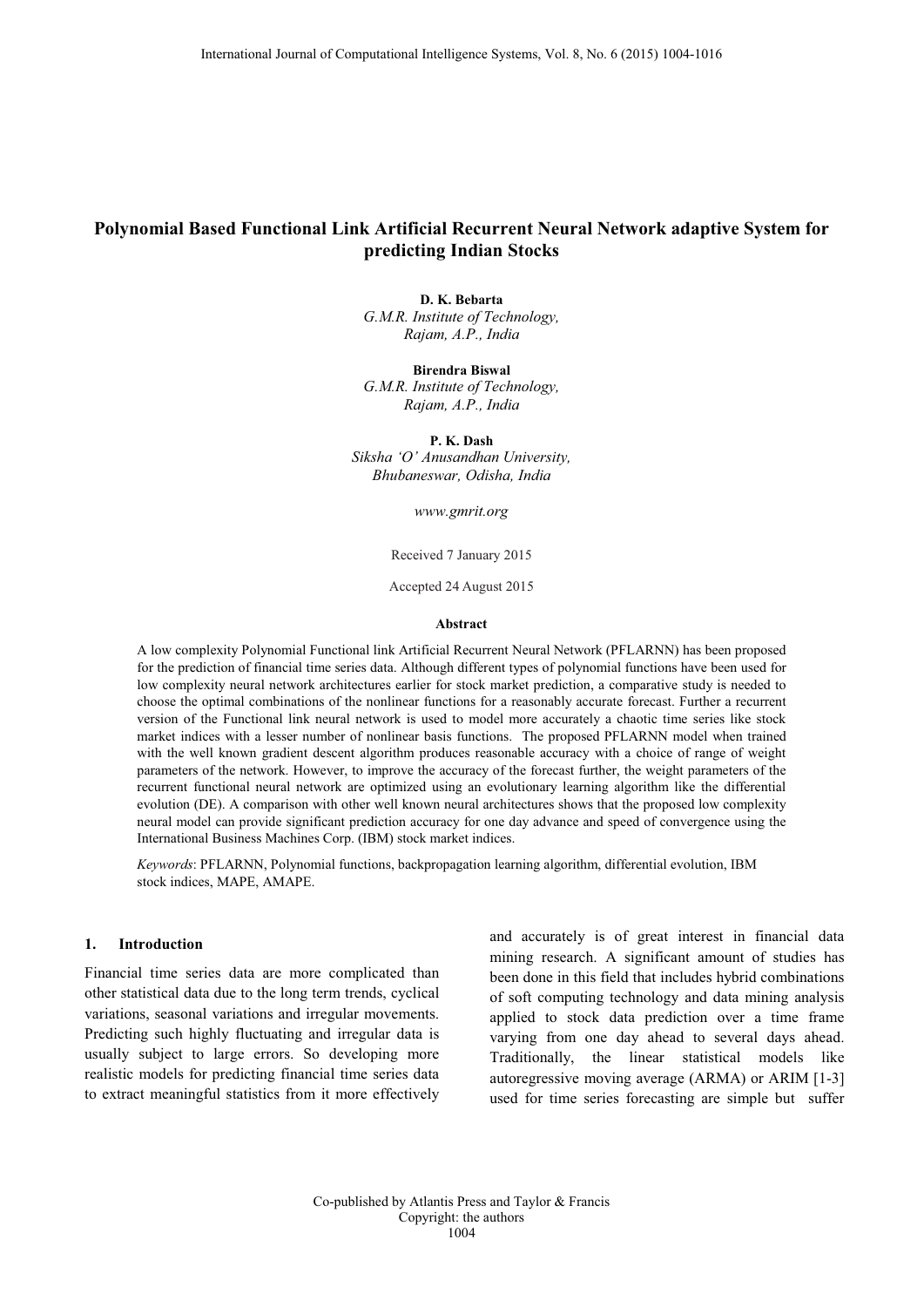from several shortcomings due to the nonlinearity of data. Hence researchers have developed more efficient and accurate soft computing methods like ANN [4, 5], Fuzzy set theory, Support Vector Machine, Rough Set theory, etc. for financial forecasting.

Various ANN based methods like Multi Layer Perception Network (MLP) [6], Radial Basis Function Neural Network (RBF) [7], Wavelet Neural Network (WNN)[8] , Recurrent Neural Network (RNN) [9] and Functional Link Artificial Neural Network (FLANN) [10-13] are extensively used for stock market prediction due to their inherent capabilities to identify complex nonlinear relationship present in the time series data based on historical data and to approximate any nonlinear function to a high degree of accuracy. A major benefit of neural networks is that it incorporates prior knowledge in ANN to improve the performance of stock market prediction. It also allows the adaptive adjustment to the model parameters depending on the nonlinear description of the problem. Chang & Fan [14] proposed a hybrid model by integrating a wavelet and TSK Fuzzy rules and an adaptive based ANFIS model [15, 16] for stock price forecasting. These ANN or hybrid system networks with several layers of neurons involve large computational complexity during training and testing of the model for forecasting non-linear time series data. In order to have better command on prediction, the intelligent functional link artificial neural network (FLANN) initially proposed by Pao, Y. H., & Takefji, Y. (1992) [17] has a nonlinear functional block to provide an expanded input space that introduces both nonlinearity and high dimensionality. This network has less computational complexity and provides better prediction performance in comparison to the widely used MLP network.

A wide variety of FLANNs [18-20] with functional expansion using orthogonal trigonometric, Chebyshev polynomial, Laguerre polynomial, Legendre orthogonal polynomial, and power series polynomial functions have been discussed in the literature. In this paper, the detailed architecture and mathematical modeling of various polynomial and trigonometric FLANNs along with the recurrent version are used for stock market prediction. It is already well known that the recurrent neural networks (RNNs) usually provide a smaller architecture than most of the nonrecursive neural networks like MLP [21], RBFNN, etc. Also their feedback properties make them dynamic and more efficient to model nonlinear systems accurately which are imperative for nonlinear prediction and time series forecasting. Many of the ARMA processes have been accurately modeled by RNNs for nonlinear dynamic system identification. The accuracy and robustness of forecasting the stock prices and volatilities can, however, be improved further by optimizing the weights of the PFALRNN by using some evolutionary techniques like GA, PSO, or the DE [22-24] and their adaptive versions. From the above evolutionary techniques, DE is chosen because it is simple but powerful global optimization method that converges faster than PSO. Further DE operates through the same computational steps as employed by any standard evolutionary algorithm (EA), but unlike traditional evolutionary techniques, DE employs the difference of the parameter vectors to explore the objective function landscape. Additionally, DE takes very few control parameters like the population size, the scale factor, and the crossover rate, which makes it easy to use. Apart from stock market prediction the proposed hybrid PFLARNN and DE model is quite efficient in predicting other time series databases like the highly fluctuating electricity price or currency exchange rates.

This paper is organized in six sections. In Section 2, the architecture of the Polynomial recurrent FLANN model is proposed and various polynomial basis functions are outlined. Section 3 is about briefing of differential evolution algorithm which is used to optimize the free parameters of our proposed architecture. In section 4, presents detailed description of sentiment of stock time series indices, technical indicator generation, complete features generation for our prediction model, and performance criteria's to assess the performance of the suggested architecture with comprehensive features. Section 5 summarizes the experimental results of the forecasting system obtained using different comprehensive features and finally in discussion the results are compared using suggested performance criteria. Finally, conclusion is given in Section 6 and followed by references are in section 7.

# **2. Development of a stock forecasting system using PFLARNN Model**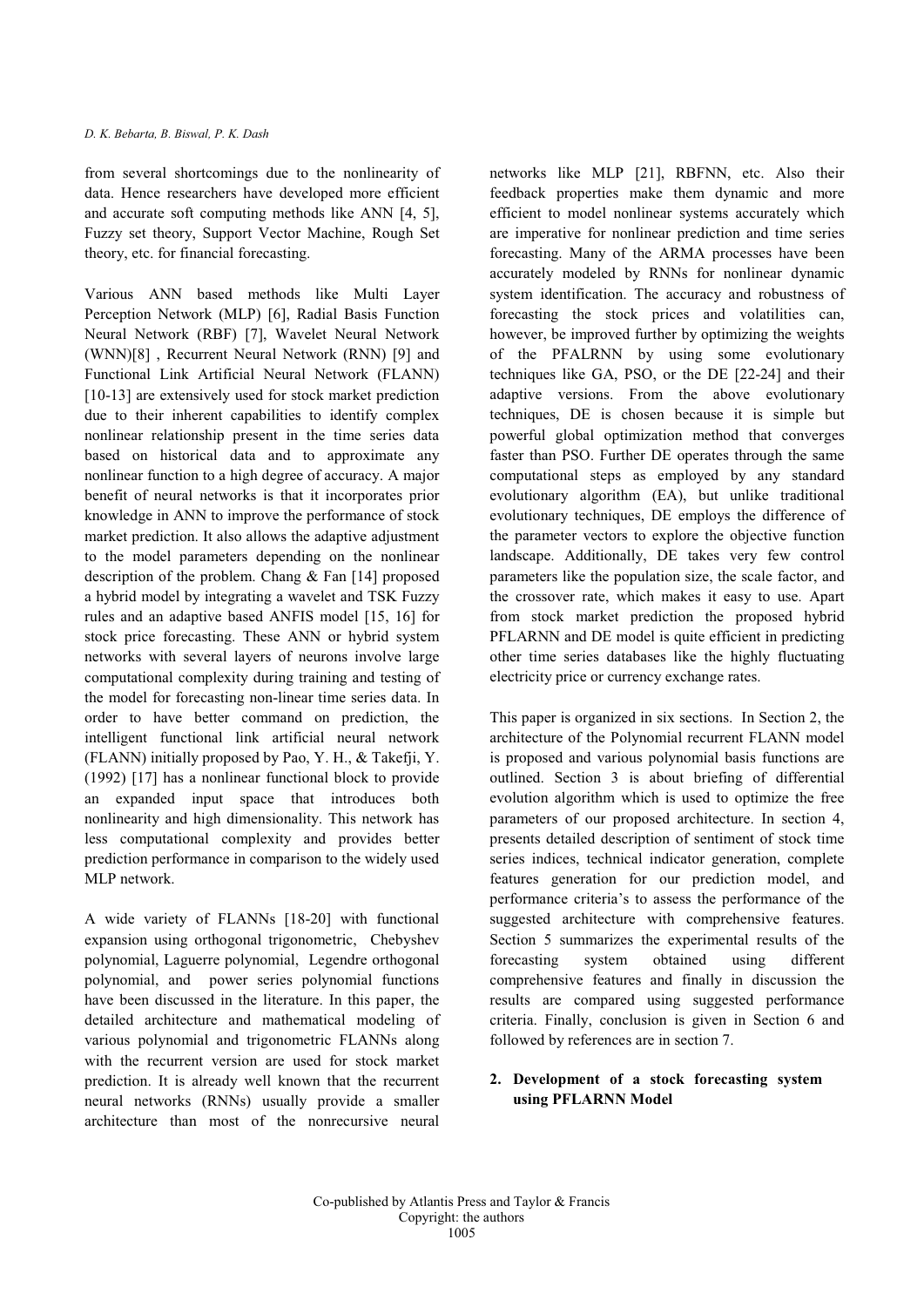As shown in Fig.1 the PFLARNN comprises a nonlinear functional expansion block (NFEB<sub>1</sub>, NFEB<sub>2,</sub> , NFEB<sub>n</sub>) for past stock indices, a few technical indicators, and an one step delayed output fed to the input space. The function of the NFEBs is to provide a nonlinear expansion of the inputs to increase the dimensionality of the input pattern, which ultimately results in the reduction of a number of layers in the network and improvement in the computational efficiency and speed of convergence. This architecture is chosen because it stores time-delayed information of the output that is suitable for the modeling of sequential data. Further the importance of the proposed network is that it enjoys adaptive on-line training to track the sudden changes in the financial time series data. It is already well known that the recurrent neural networks (RNNs) usually provide a smaller architecture than most of the nonrecursive neural networks like MLP, RBFNN, etc. Also their feedback properties make them dynamic and more efficient to model nonlinear systems accurately which are imperative for nonlinear prediction and time series forecasting.



Fig.1: The architecture of PFLARNN model

The number of past stock indices is arranged in a vector form as

$$
X(k) = [x_1(k), x_2(k), \dots, x_i(k), \dots, x_n(k)]
$$
 (1)

Each element of the above input vector is functionally expanded to increase the input dimensionality and is represented as

$$
C = [c_1, c_2, \dots, c_p]
$$
 where  $1 \le p \le M$  and  $M = 4n$  (2)

*Polynomial Based Functional Link Artificial Recurrent Neural Network*

In the input layer, the input variables comprise one input for the bias, the output vector C of the non-linear functional expansion block, three popular technical indicators, and one input for the recurrent link obtained by feeding back one step delayed output. Thus the final input vector is obtained as

$$
I(k) = [1.0, [C], TI-1, TI-2, TI-3, y(k-1)]
$$
 (3)

The vector C is obtained by using the following polynomial functions in the functional block.

#### *2.1. Polynomial Basis functions*

### 2.1.1 Chebyshev Polynomial Function

The lower and higher order Chebyshev Polynomials are given in equations (4) and (5) as

$$
c_1(x_i) = x, \t c_2(x_i) = 2x^2 - 1
$$
  
\n
$$
c_3(x_i) = 4x^3 - 3x, \t c_4(x_i) = 8x^4 - 8x^2 + 1
$$
 (4)

The higher order Chebyshev Polynomials can be generated using the generalized recursive formula given in equation (5).

$$
c_{r+1} = 2 * x * c_r(x) - c_{r-1}(x_i)
$$
\nThesmittactive of the PEL ADNN using Chebrykov.

\n(5)

The architecture of the PFLARNN using Chebyshev Polynomials is termed as C-PFLARNN.

#### 2.1.2 Laguerre Polynomial Function

The lower and the higher order Lagurre Polynomials are represented as

$$
c_1(x_i) = -x + 1
$$
  
\n
$$
c_2(x_i) = x^2/2 - x + 1
$$
\n(6)

The higher order Laguerre Polynomials can be generated by the recursive formula

$$
c_{r+1}(x) = 1/(r+1) * ((2r+1)c_r(x) - rc_{r-1}(x))
$$
\n(7)

#### *2.1.3 Legendre Polynomial Function*

This model uses the basis function Legendre Polynomials. Legendre Polynomials are a set of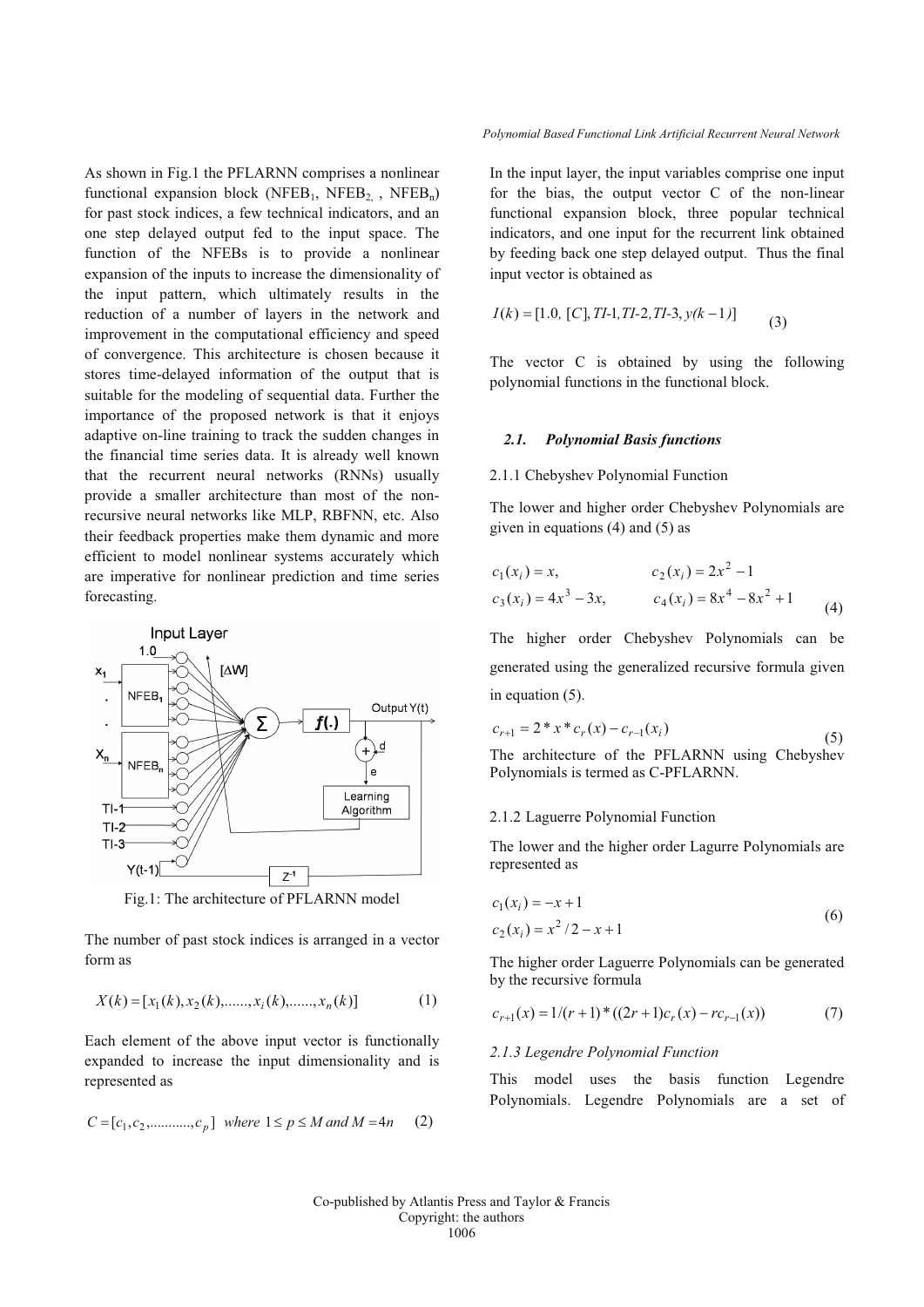orthogonal polynomials obtained from the solution of the Legendre differential equation.

The lower order and the higher order Legendre Polynomials are given in equations  $(15)$  &  $(16)$ .

$$
c_1(x) = x, \t c_2(x) = \frac{(3x^2 - 1)}{2}
$$
  

$$
c_3(x) = \frac{(5x^3 - 3x)}{2}, \t c_4(x) = \frac{(35x^4 - 30x^2 + 3)}{8}
$$
 (8)

The higher order Legendre Polynomials can be generated by the recursive formula.

$$
c_{r+1}(x) = \frac{1}{(r+1)} * ((2r+1) * x * c_r(x) - rc_{r-1}(x))
$$
\n(9)

## *2.1.4 Power Series Polynomial Function*

This model uses the basis function as Power series. Power series is implemented to enhance the input pattern given to PFLARNN model is given in equation (10).

$$
c_p(x_i) = (x_i)^p \quad \text{where } 0 \le p \le 6 \tag{10}
$$

#### *2.2. Conventional learning process of the model*

The weights of the PFLARNN model are updated at the end of each experiment by computing the error between the desired output and the estimated output. The weight vector is represented as

$$
W = [w_0, w_1, w_2, w_3, \dots, w_{5M+4}]
$$
\n(11)

The error at the  $k<sup>th</sup>$  time step of the L<sup>th</sup> experiment is expressed as

 $e(k) = d(k) - y(k)$ , where  $d(k)$  is the desired output and the cost function is

$$
E(k) = \frac{1}{2}e^2(k)
$$
 (12)

Also the output of the model is obtained as

$$
y(k) = f(S(k)) = f\{[I(k)]^T * W\}
$$
\n(13)

Where  $S(k) = [I(t)]^T * W$ 

And 
$$
f(S) = \frac{1}{(1 + e^{(-0.5 * S(k))})}
$$
 (14)

Using gradient descent algorithm, the weight vector is updated recursively as

$$
W(k+1) = W(k-1) + \alpha e(k)(1 - y(k))^2 I(k)
$$
\n(15)

where  $\alpha$  is the learning rate.

## **3. Differential Evolution Algorithm (DEA)**

Differential Evolution (DE) [19] is a population-based stochastic function optimizer, which uses a rather greedy and less stochastic approach for problem solving in comparison to classical evolutionary algorithms, such as genetic algorithms, evolutionary programming, and PSO. DE combines simple arithmetical operators with the classical operators of recombination, mutation, and selection to evolve from a randomly generated starting population to a final solution. Differential Evolution algorithm uses four parameters like population (*Pop\_Size*), crossover probability (*CR*), and scaling factors (*F1* and *F2*). The objective function for optimization is chosen in equation (16) as

$$
Obj = \frac{1}{NN} \sum_{k=1}^{N} (d(k) - y(k))^2
$$
 (16)

Where *NN* is the total number of data samples used for training.

#### **4. Simulation study**

### *4.1. The selection of stock time series data*

The stock data for the experiment has been collected from International Business Machines Corp. (IBM). This data set covers more than 4000 trading days ranging from 09/06/1995 to 31/12/2012. The data set includes the opening price, highest price, lowest price, closing price, and total volume which are considered as basic information's to forecast the stock time series data. We have considered the attributes like the closing price and volume of the data set for the model to forecast. The data set shown in Fig.2 is partitioned into a data set for training the model and a test set for validating whether the predictions are valid outside the training samples. The 2000 trading days of data and the following 300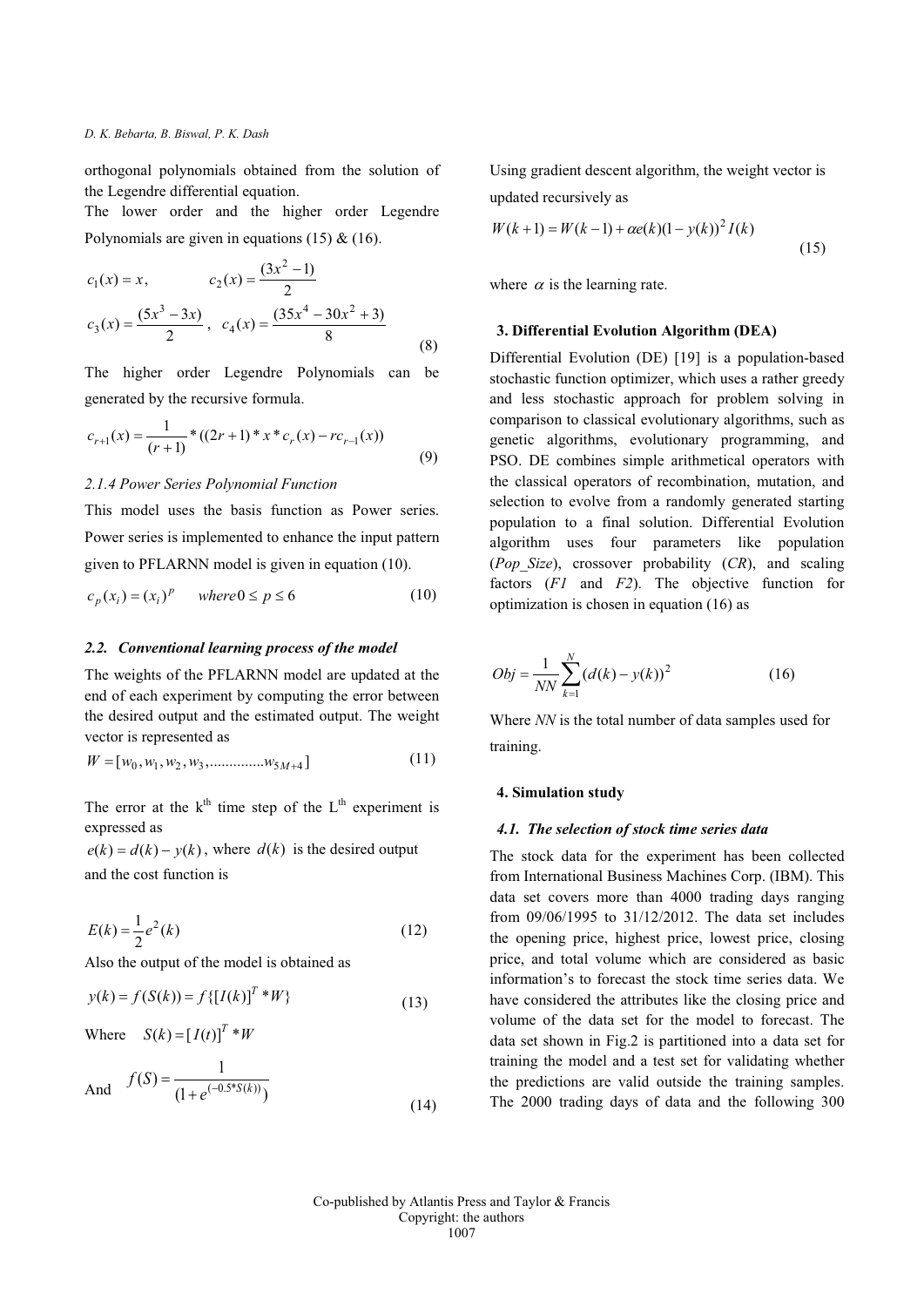trading days of data are used for training and testing, respectively.



Fig.2: The IBM Data Set

#### *4.2. The calculation of three technical indicators*

To reduce the over learning problem of the proposed model and to reduce the complexity of the architecture, three important technical indicators namely the Relative Strength Indicator RSI (5), Price Volume Change Indicator PVC (5), and the Moving Average Volume Indicator MAVI (5, 20) are tried as inputs to the proposed PFLARNN model. The reason of choosing these three variables is that they are focused on price, volume, and combination of both price and volume. The following three equations (17-19) are used to compute as RSI, PVC, and MAVI to reduce the over learning of the proposed model.

TI-1: Relative Strength Indicator

$$
RSI(5) = \sum_{i=1}^{n} Max(\Delta x_i, 0)
$$
\n
$$
\sum_{i=1}^{n} |\Delta x_i|
$$
\n(17)

TI-2: Price Volume Change Indicator

$$
PVC(5) = \sum_{i=1}^{n} (\Delta x_i \times \Delta v_i) \sqrt{\sum_{i=1}^{n} (|\Delta x_i \times \Delta v_i|)}
$$
(18)

TI-3: Moving Average Volume Indicator

$$
MAVI(5,20) = \frac{MV_5}{MV_{20}}
$$
\n(19)

where  $x_i$  is the closing price on the i<sup>th</sup> day,  $\Delta x_i = x_i - x_{i-1}$ ,  $\Delta v_i = v_i - v_{i-1}$ , MV5 is 5 day moving average of trading volume, and MV20 is 20 day moving average of trading volume.  $n$  is the number of samples used for calculating the indicators.

#### *4.3. Training and testing of the proposed model*

The data set is preprocessed before training and testing the model. The weights are initialized using evolutionary algorithm and further optimized by using back propagation learning algorithm.

The entire input data patterns including technical indicators are normalized to values between 0.0 and 1.0. The normalization formula in equation (20) is used to express the data in terms of the minimum and maximum value of the dataset.

$$
u = (x_i - x_{\min})/(x_{\max} - x_{\min})
$$
 (20)

where, '*u* 'and '*x* ' represent normalized and actual value, respectively.

The stock time series data is found to be noisy, random, volatile, and is prone to high fluctuations for several economic and non-economic factors. At the model design stage, different variants are tried to generate high forecasting accuracy from the proposed model. To explore the impact of the model on the performance of the PFLARNN architecture, the following cases are considered:

- 1. Proposed model with weights varying in the range of  $-1.0$  to  $+1.0$  or  $-2.0$  to  $+2.0$  or  $-3.0$  to  $+3.0$  are considered randomly for training and testing.
- 2. For Differential Evolution Algorithm the parameters are initialized to the following values:

No. of generations=50; Maximum number of iterations=100; cross over parameter *CR =* 0.8*,* scaling factors  $F1 = 0.5$  and  $F2=0.3$ ; Weight ranges as output: -1.0 to 1.0, -2.0 to 2.0 and -3.0 to 3.0.

The estimated weight ranges as output: -1.0 to 1.0, -2.0 to 2.0 and -3.0 to 3.0 using DE algorithm used in the proposed model for training and testing.

### *4.4. Performance Metrics*

To validate whether the architecture has the generalization capability, we have considered the IBM stock data in two parts (shown in Fig. 2)

- a. Training Period: 2000 daily observations from 20/05/2003 to 08/04/2011 are used as training data.
- b. Testing Period: 300 daily observations from 08/04/2011 to 18/06/2012 are used for testing.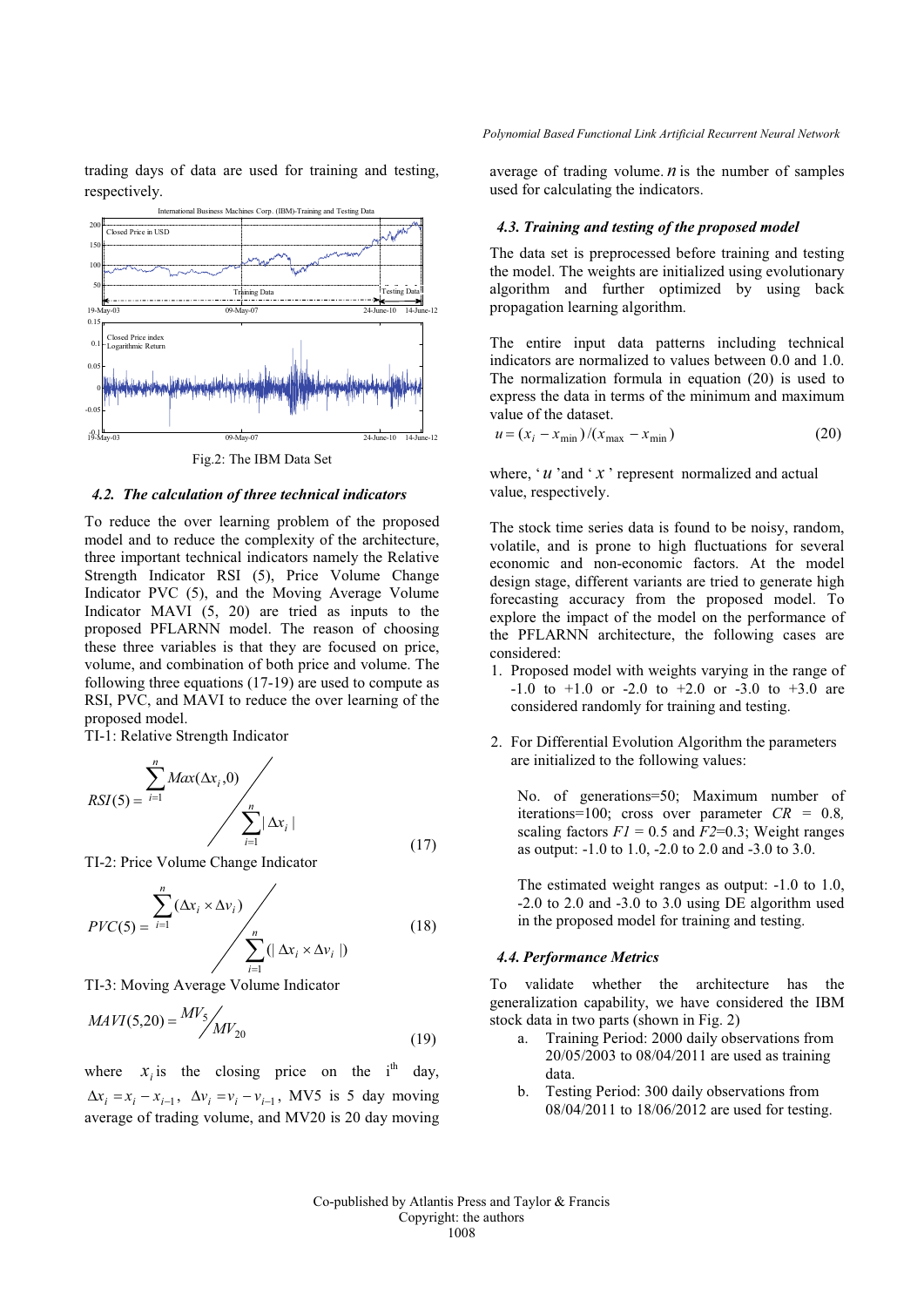The PFLARNN architecture is validated with some testing results based on the various measurements to study the accuracy of forecasting results. The Mean Absolute Percentage Error (MAPE) in equation (21) represents the absolute average prediction error between actual and forecast value. This gives the repulsive effect of very small prices; the Average Mean Absolute Percentage Error (AMAPE) in equation (22) is, therefore, adopted and compared. The impact of the model uncertainty needs to be measured on forecast results, the variance of forecast errors ( $\sigma_{Err}^2$ ) in equation (23) is used for the purpose. The smaller the variance, the more accurate is the forecast result and more confidence is obtained on the model.

$$
MAPE = \left(\frac{1}{N} \sum_{j=1}^{N} \frac{abs(e(j))}{y(j)}\right) \times 100\%
$$
\n
$$
AMAPE = \left(\frac{1}{N} \sum_{j=1}^{N} \left[\frac{abs(e_j)}{\overline{y}}\right]\right) \times 100\%
$$
\n
$$
where \quad \overline{y} = \frac{1}{N} \sum_{j=1}^{N} [y(j)]
$$
\n
$$
\sigma_{Err}^2 = \left(\frac{1}{N} \sum_{j=1}^{N} \left[\frac{abs(e(e(j))}{\overline{y}}\right] - AMAPE\right)^2
$$
\n(22)\n(23)

where  $ee(k) = y(k) - y$ , and  $y(k)$  represents the actual value;  $\overline{y}$  is the average value of actual price;  $\sigma_{Frr}^2$ variance of forecast error, and N is the number of forecasted data samples.

### **5. Application and Experimental Results**

In this section, we have tested our model as per the case studies planned in section 4.3. The reason of selecting these case studies is to show that the proposed model can provide vigorous performance under different types of stock affinity.

## *5.1. Test Results of PFLARNN without DE optimization*

Figs.3 to 6 shows the forecasting results of the PFLARNN architecture using Lagurre, Chebyshev, Power series, and Legendre Polynomial Functions, respectively, with various network weights ranging from  $-1.0$  to  $+1.0$ ,  $-2.0$  to  $+2.0$ , and  $-3.0$  to  $+3.0$ . These figures also illustrate the testing results of 30 days taken between 12/04/2012 to 24/05/2012 on real data. These 30 days are considered ahead of 250 days from the training period. From the figures it is observed that the performance for day ahead forecasting of the IBM stock is the best with weight range from  $-3$  to  $+3$  in comparison to other weight ranges. This is further corroborated from Table-1 which shows the least MAPE for this weight range.



(a): Forecasting performance during the testing period with network weights -1.0 to +1.0.



(b): Forecasting performance during the testing period with network weights -2.0 to +2.0.



(c): Forecasting performance during the testing period with network weights -3.0 to +3.0.

Fig.3: Effect of varying network weights on the forecasting performance using IBM dataset using Lagurre Polynomial Function.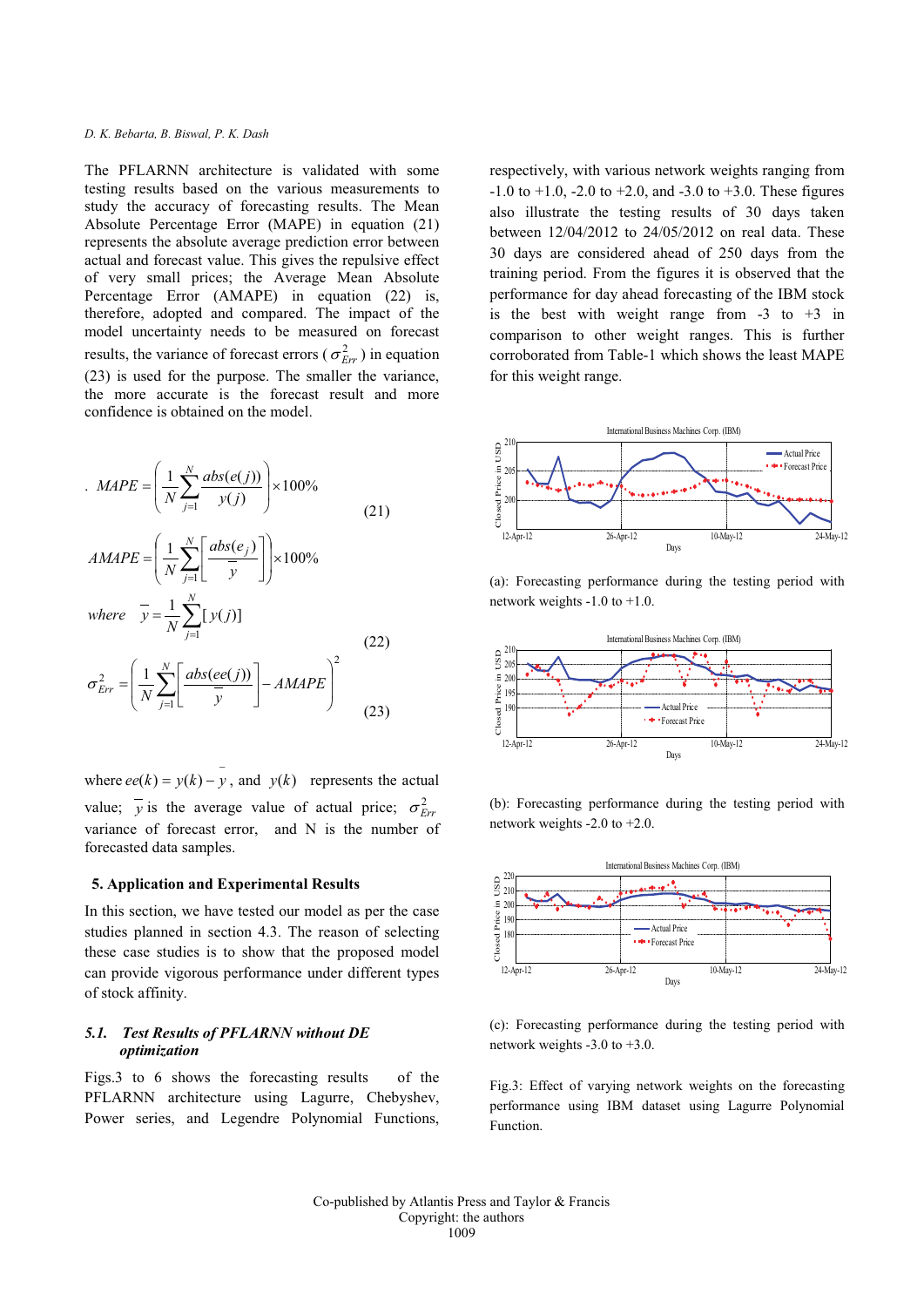

(a): Forecasting performance during the testing period with network weights -1.0 to +1.0.



(b): Forecasting performance during the testing period with network weights -2.0 to +2.0.



(c): Forecasting performance during the testing period with network weights -3.0 to +3.0.

Fig.4: Effect of varying network weights on the forecasting performance using IBM dataset using Chebyshev Polynomial Function.



(a): Forecasting performance during the testing period with network weights -1.0 to +1.0.



(b): Forecasting performance during the testing period with network weights -2.0 to +2.0.



(c): Forecasting performance during the testing period with network weights -3.0 to +3.0.

Fig.5: Effect of varying network weights on the forecasting performance using IBM dataset using Power series Polynomial Function.



(a): Forecasting performance during the testing period with network weights -1.0 to +1.0



International Business Machines Corp. (IBM) (b): Forecasting performance during the testing period with network weights -2.0 to +2.0.



(c): Forecasting performance during the testing period with network weights  $-3.0$  to  $+3.0$ .

Fig.6: Effect of varying network weights on the forecasting performance using Legendre Polynomial function

The next section describes the use of differential evolution (DE) in the adaptation of the weights of the PFLARNN and the prediction performance for different sets of weight ranges.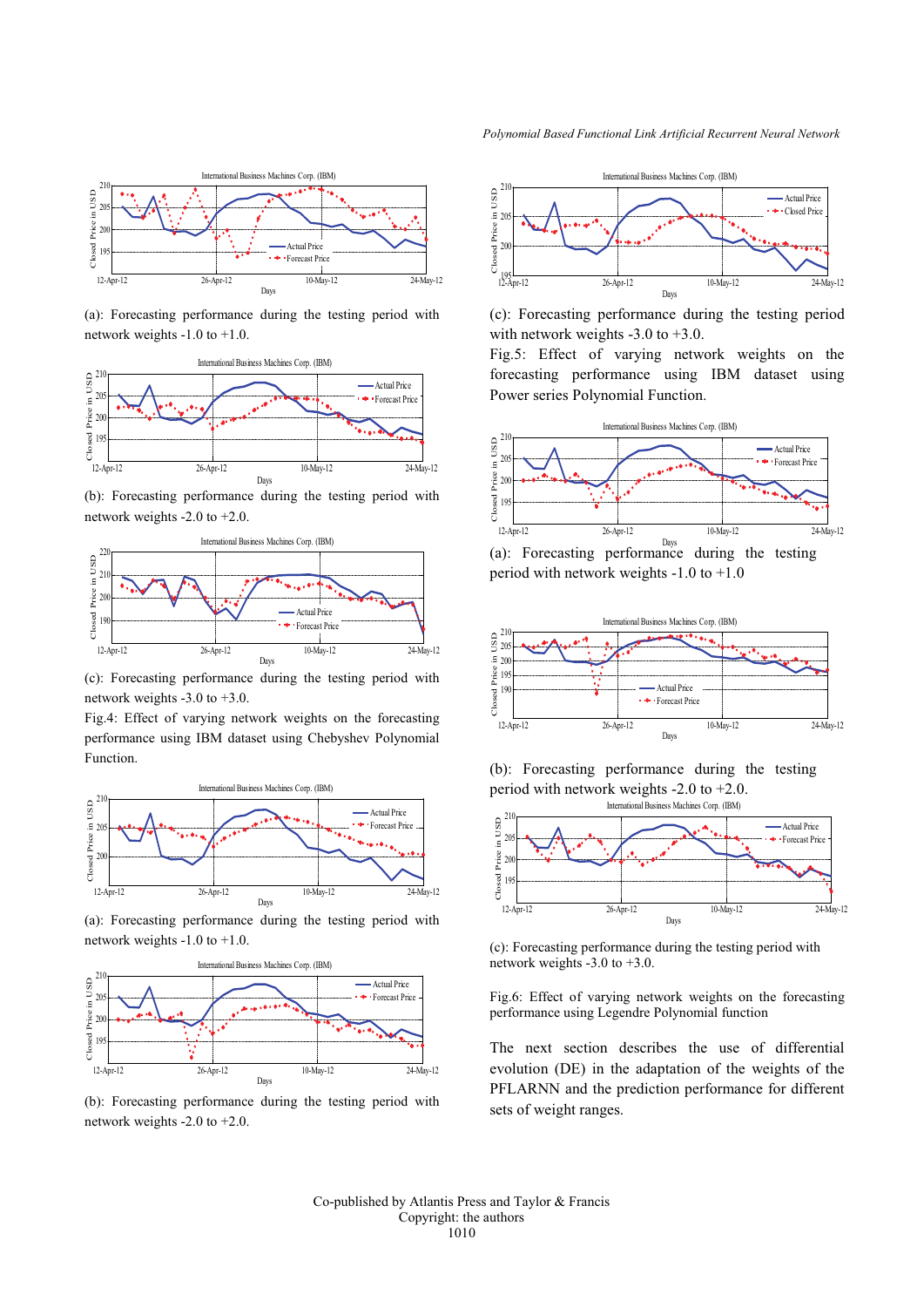## *5.2. Test Results for Hybrid PFLARNN and DE optimization*

The following results are obtained with various network weights ranging from  $-1.0$  to  $+1.0$ ,  $-2.0$  to  $+2.0$ , and  $-3.0$  to  $+3.0$  for the hybrid PFLARNN using DE optimization technique and the convergence is achieved in just 50 iterations. Figs.7 to 10 exhibit the 30-days testing results for different weight ranges. The prediction performance of the Lagurre Polynomial Function based PFLARNN is shown in Fig.7. Figs.8 and 9 illustrate the testing results of the same 30 days for different weight range using Chebyshev Polynomial Function based PFLARNN, and the Power series Polynomial function based PFLARNN trained by DE algorithm, respectively. From the figures 7 to 10 it is clearly seen that the weight range  $-3$  to  $+3$  produces the best performance prediction and this is also verified from Table-1, where all the performance metrics like MAPE, AMAPE, and variances have the least magnitudes.



(a): Forecasting performance during the testing period with network weights -1.0 to +1.0



(b): Forecasting performance during the testing period with network weights -2.0 to +2.0.



(c): Forecasting performance during the testing period with network weights -3.0 to +3.0.

Fig.7: Effect of varying network weights on the forecasting performance using Laguerre Polynomial Function.



(a): Forecasting performance during the testing period with network weights -1.0 to +1.0



(b): Forecasting performance during the testing period with network weights -2.0 to +2.0.



(c): Forecasting performance during the testing period with network weights -3.0 to +3.0.

Fig.8: Effect of varying network weights on the forecasting performance using Chebyshev Polynomial Function.



(a): Forecasting performance during the testing period with network weights -1.0 to +1.0

International Business Machines Corp. (IBM)



(b): Forecasting performance during the testing period with network weights -2.0 to +2.0.

Co-published by Atlantis Press and Taylor & Francis Copyright: the authors 1011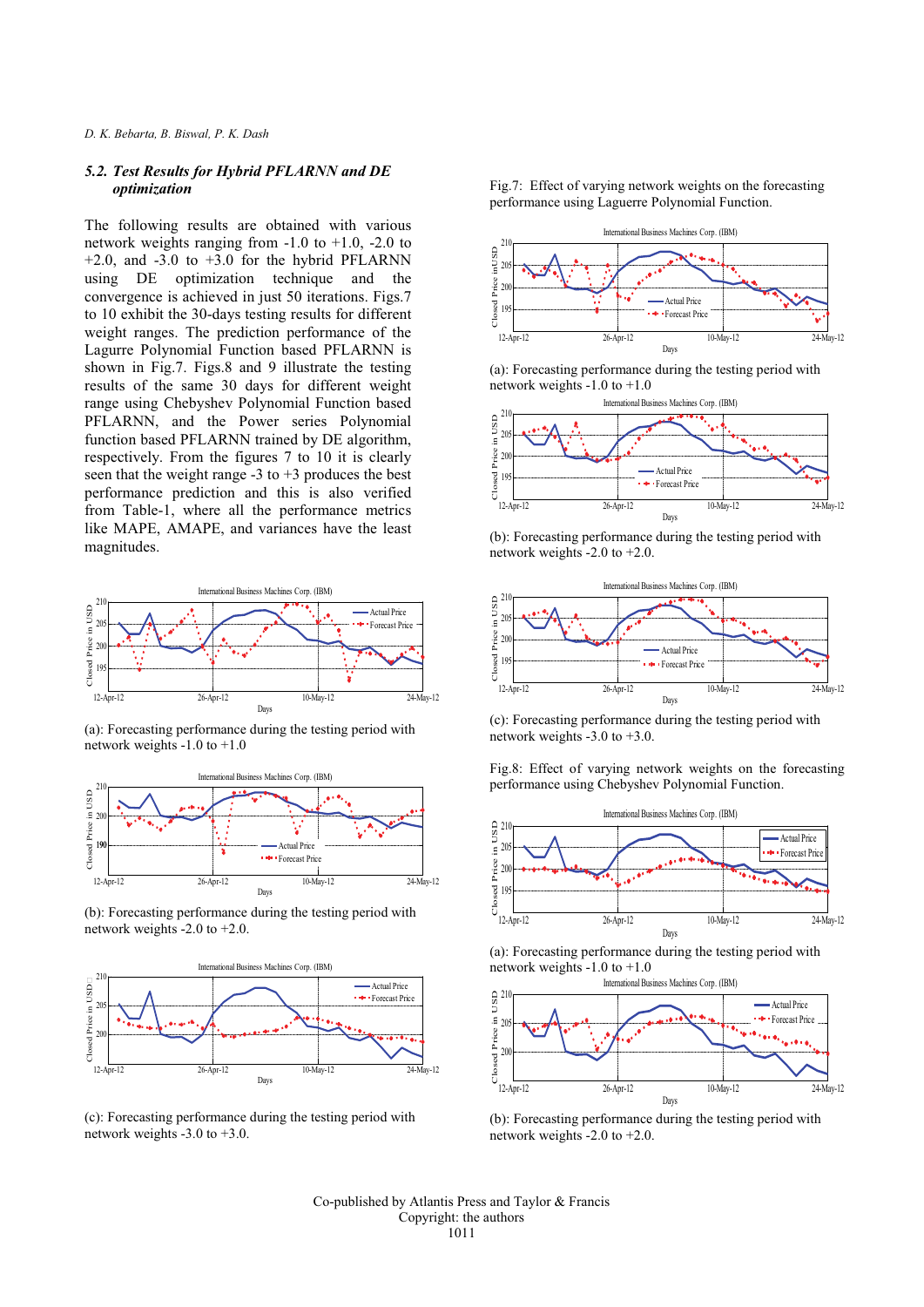

(c): Forecasting performance during the testing period with network weights -3.0 to +3.0.

Fig.9: Effect of varying network weights on the forecasting performance using Power series Polynomial function.



(a): Forecasting performance during the testing period with network weights -1.0 to +1.0



(b): Forecasting performance during the testing period with network weights -2.0 to +2.0.



(c): Forecasting performance during the testing period with network weights -3.0 to +3.0.

Fig. 10: Effect of varying network weights on the forecasting performance using Legendre Polynomial Function.

Finally we have tried to show with a chart in Fig. 11 to present the benefits of the increased accuracy in the prediction in an economical term to give a clear increased profitability.



Fig. 11: Chart that shows the enhanced accuracy of profitability.

### *5.3. Discussion*

The various performance indices like the MAPE, AMAPE, and the variance of forecast errors are given in Table-1. From this Table it is observed that the performance of the recurrent Polynomial FLANN is significantly better in the case of DE based learning than the conventional gradient descent algorithm. The best performance, however, is obtained using the Legendre Polynomial Function with optimized parameters of weights ranging from -3.0 to +3.0. Further in Table-2 it provides the benefits of the increased accuracy in the prediction value under various methods proposed in our research. Finally in Table-3, it provides a comparison between the widely used neural networks like the MLP, ANFIS, WNN, and RBFNN, etc. and the proposed PFLARNN in forecasting the IBM stock price over a time frame varying from 1 day ahead to 15 days ahead. Also for performance comparison the well known statistical model ARMA is used for forecasting IBM stock indices for the same period as considered for several neural architectures. From the Table it is observed that the performance of the RBFNN is slightly better than PFLARNN for forecasting when the time frame is increased to more than one day. As expected the ARMA produced the worst performance metric MAPE in comparison to the neural network models. This clearly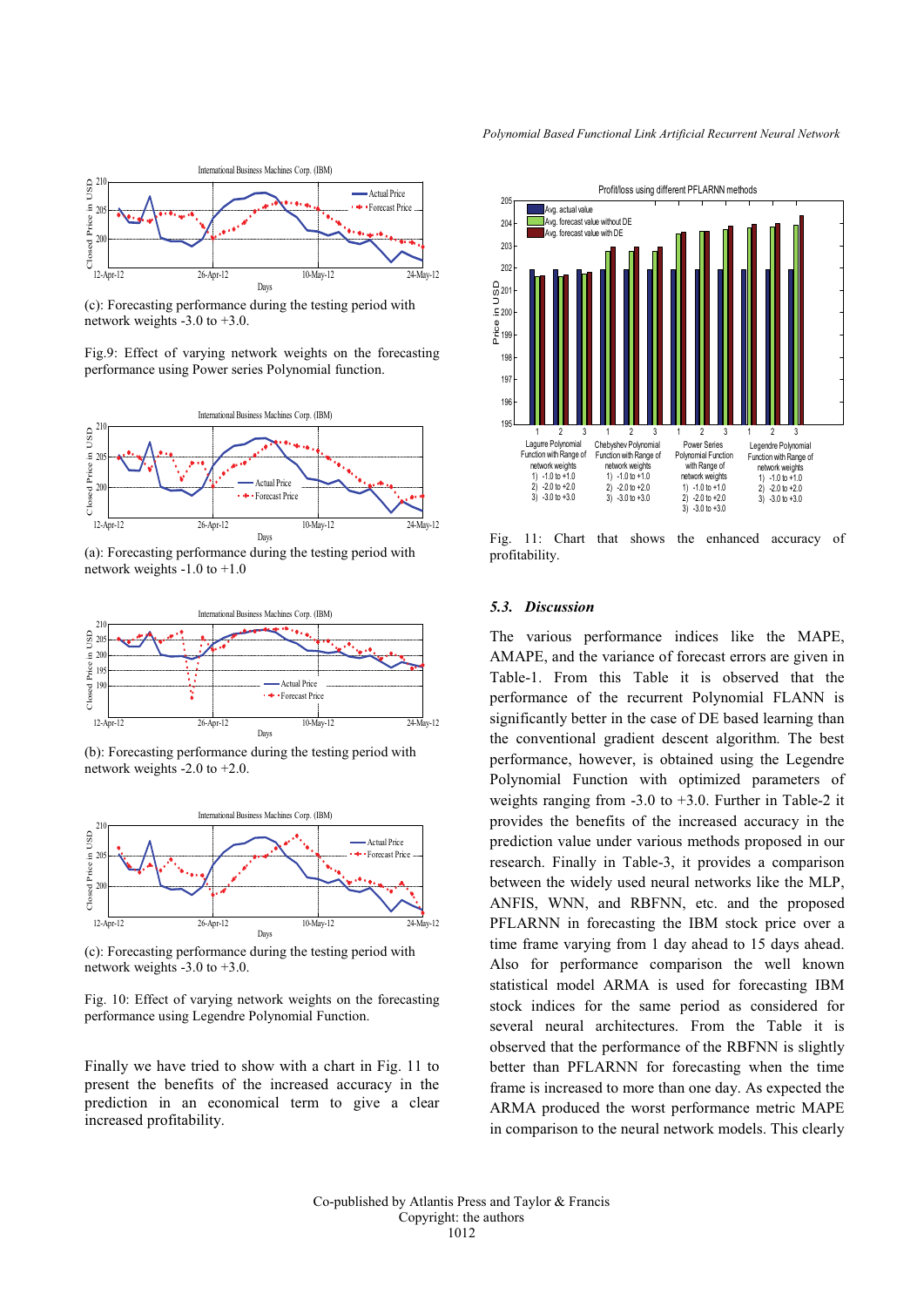demonstrates the universal approximation properties of the neural network over a widely used statistical model like ARMA. However, in the RBFNN the choice of hidden layer neurons pose a problem, which is to be settled by trial and error. WNN is described in the Appendix. After predicting the stock indices, it is easy to find out the stock trend movement which will be useful for stock trading and ultimate profit booking.

## **6. Conclusion**

Functional Link Artificial Neural Network is a single layer ANN structure, in which the hidden layers are eliminated by transforming the input pattern to a high dimensional space by using a set of polynomial basis functions giving rise to a low complexity neural model. Different variants of FLANN can be modeled depending on the type of basis functions used in functional expansion. Also a recurrent version of the polynomial FLANN is presented in this paper to improve the speed of convergence and forecasting accuracy. A comparison with other neural architectures has been provided to validate the accuracy of the proposed neural network inspite of its simplicity and low complexity architecture. Further differential evolution (DE) is used to optimize the weight parameters of the PFLARNN to provide an improved accuracy for different architectures or functional expansions.

# **7. References**

- 1. Contreras, J., Rosario, E., Nogales, F. J., Conejo, A. J. (2003) 'ARIMA Models to Predict Next-Day Electricity Prices', *IEEE Transactions on Power Systems*, Vol. 18, pp. 1014-1020.
- 2. Rojas, O. Valenzuelab, F. Rojas, A. Guillen, L.J. Herrera, H. Pomares, L. Marquez, M. Pasadas, (2008) 'Soft-computing techniques and ARMA model for time series prediction', *Neural Computing, Elsevier*, Vol-71, pp. 519-537.
- 3. Juan J. Flores, Mario Graff, Hector Rodriguez, (2012), 'Evaluative design of ARMA and ANN models for time series forecasting', *Renewable Energy, Elsevier*, Vol-44, pp. 225-230.
- 4. Chen, A. S., Leung, M. T., Daouk, H. (2003) 'Application of Neural Networks to an emerging financial market: Forecasting and trading the Taiwan Stock Index', *Computers & Operations Research on Elsevier*, Vol-30, pp. 901-923.
- 5. Fagner Andrade de Oliveira, Cristiane Neri Nobre, (2011), "The Use of Artificial Neural Networks in the Analysis and Prediction of Stock Prices", IEEE International Conference on Systems, Man and Cybernetics (SMC), pp. 2151-2155.
- 6. M.P.Singh, Sanjeev Kumar, N.K.Sharma, 'Mathematical formulation of second derivative of backpropagation error with nonlinear output function in feedforward neural networks', International Journal of Information and Decision sciences, 2010, Vol.2, no.4, pp.352-374.
- 7. Sun, Y.F., Liang, Y.C., Zhang, W.L., Lee, H.P. Lin, W.Z. and Cao, L.J.,'Optimal partition algorithm for the RBF neural network for financial time series forecasting', Neural Computing and Applications, 2005,Vol. 14, No. 1, pp.36-44.
- 8. Hsieh, T. J., Hsiao, H. F., Yeh, W.C., 'Forecasting stock markets using wavelet transforms and recurrent neural networks: an integrated system based on artificial bee colony algorithm', Applied Soft Computing, 2011, Vol. 11, No. 2, pp.2510- 2525.
- 9. Yumlu, S., Gurgen, F.S. and Okay, N., 'A Comparison of global, recurrent and smoothedpiecewise neural models for Istanbul stock exchange prediction, Pattern Recognition Letters, 2005,Vol. 26, No. 13, pp.2093–2103.
- 10. Majhi Banshidhar, Shalabi Hasan, Fathi Mowafak, 2005, 'FLANN Based Forecasting of S&P 500 Index', Information Technology Journal, vol. 4, no. 3, pp. 289-292.
- 11. Patra, J. C., Bornand, C., Meher, P. K. (2009) 'Laguerre Neural Network-based Smart Sensors for Wireless Sensor Networks', *Instrumentation and Measurement Technology Conference, 2009. I2MTC '09. IEEE*, pp. 832-837.
- 12. Nanda, S. K., Tripathy, D. P., Mahapatra, S. S. (2011) 'Application of Legendre Neural Network for Air Quality Prediction', *the 5th PSU-UNS International Conference on Engineering and Technology (ICET-2011)*.
- 13. Patra, J. C. (2011) 'Chebyshev Neural Network-Based Model for Dual-Junction Sollar Cells', *IEEE Transactions on Energy Conversion*, Vol. 26, pp. 132-139.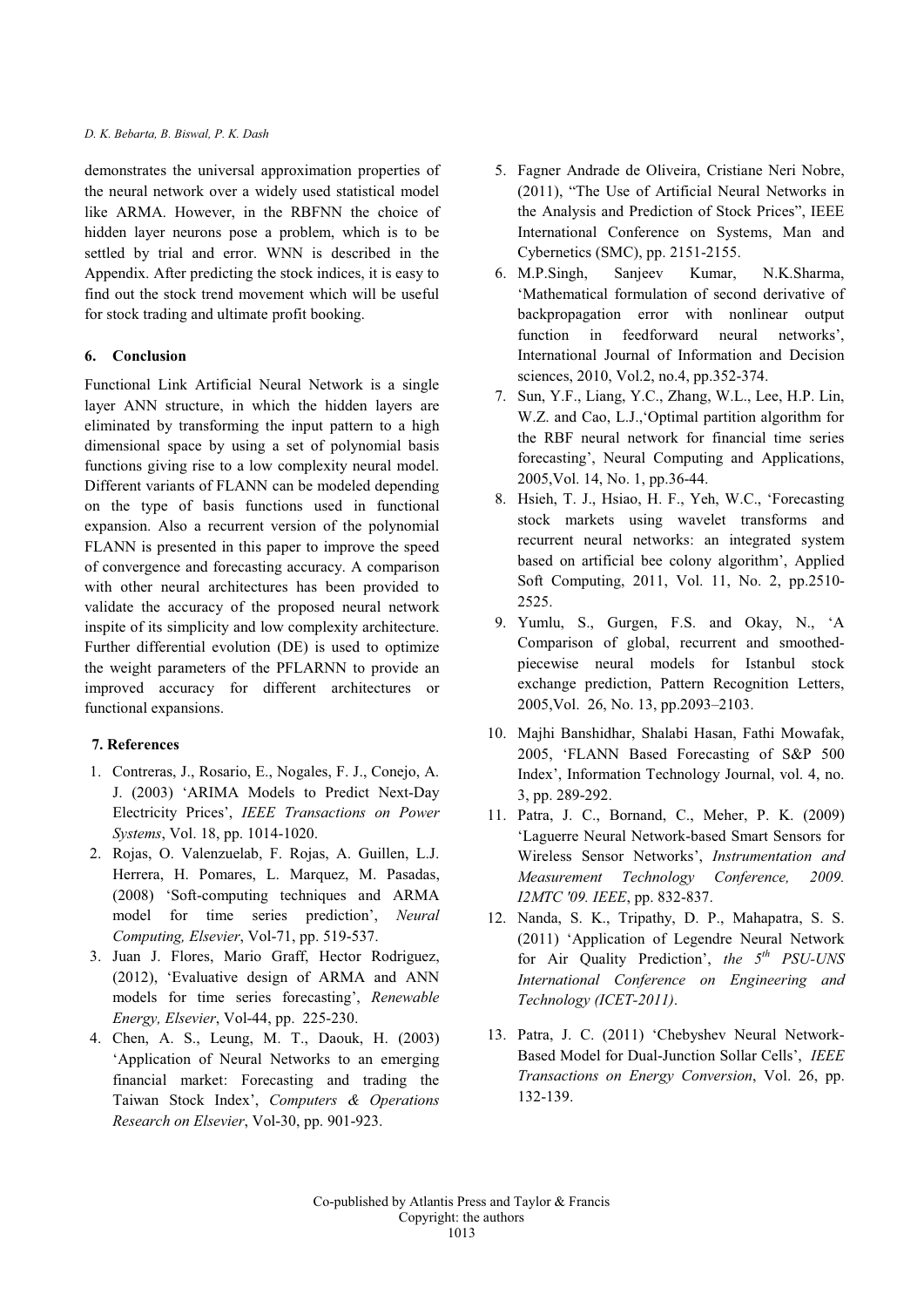- 14. Chang, P.C. and Fan, C.Y., 'A Hybrid System Integrating a Wavelet and TSK Fuzzy Rules for stock price forecasting, IEEE Transactions on Man, Machine, and Cybernetics: Part-C,2008, Vol. 38, No. 6, pp.802-815.
- 15. Chang, P. C., Fan, C. Y. (2008) 'A Hybrid System Integrating a Wavelet and TSK Fuzzy Rules for Stock Price Forecasting', *IEEE Transactions on Systems, Man, and Cybernetics,* Vol. 38, pp. 802- 815.
- 16. Boyacioglu, M. A., Avci, D. (2010) 'An Adaptive Network Based Fuzzy Inference System (ANFIS) for the Prediction of Stock Market Return: The Case of the Istanbul Stock Exchange', *Experts Systems with Applications, ELSIVER*, Vol. 37, pp. 7908– 7912.
- 17. Pao, Y. H., Takefji, Y. (1992) 'Functional-Link Net Computing', *IEEE Computer Journal,* pp.76-79.
- 18. Majhi, R., Panda, G., Sahoo, G. (2008) 'Development and performance evaluation of FLANN based model for forecasting of stock markets', Vol. 36, pp. 6800-6808.
- 19. Bebarta, D.K., Rout, A.K., Biswal, B., Dash P.K. (2012) 'Forecasting and classification of Indian stocks using different polynomial functional link artificial neural networks', *India Conference (INDICON), 2012 Annual IEEE*, pp. 178-182.
- 20. Bebarta, D.K., Biswal, B., Dash P.K. (2012) 'Comparative study of stock market forecasting using different functional link artificial neural networks' *International Journal of Data Analysis Techniques and Strategies, Inderscience Publishers*, Vol. 4, Number 4/2012, pp. 398-427.
- 21. Khan Asif Ullah, Bandopadhyaya T. K., Sharma Sudhir, 2008, 'Comparisons of Stock Rates Prediction Accuracy using Different Technical Indicators with Back propagation Neural Network and Genetic Algorithm Based Back propagation Neural Network', First International Conference on Emerging Trends in Engineering and Technology, pp. 575-580.
- 22. Hatem Abdul Kadar, Mustafa Abdul Salam, 2012, ' Evaluation of Differential Evaluation and Particle swarm Optimization Algorithms at Training of Neural Network for stock Prediction', International Arab Journal of e-Technology, vol. 2, no. 3, pp. 145-151.

*Polynomial Based Functional Link Artificial Recurrent Neural Network*

- 23. Faissal Mili, Manel Hamdi, 2012, 'A Hybrid Evolutionary Functional Link Artificial Neural Network for Data Mining and Classification', International Journal of Advanced Computer Science and Applications, vol. 3, no. 8, pp. 89-95.
- 24. Yadav J. S., Patidar N. P., Panda J. Singhai Sidhartha, 2009, 'Differential Evolution Algorithm for Model Reduction of SISO Discrete Systems', World Congress on Nature & Biologically Inspired.

#### **Appendix**

**Wavelet Neural Network**

The output of wavelet neural network is given by

$$
y_{k}(x) = \sum_{m=1}^{M} \omega_{m} \psi_{m}(x) = \sum_{m=1}^{M} \omega_{m} |a_{m}|^{-\frac{1}{2}} \psi_{m} \left( \frac{x - b_{m}}{a_{m}} \right)
$$

where  $\psi_m$  is the wavelet activation function of the  $m^{\text{th}}$ unit of the hidden layer and  $\omega_m$  is the weight connecting the  $m<sup>th</sup>$  unit of the hidden layer to the output layer unit. The  $\psi_m(x)$  is called as mother wavelet and the parameters  $a_m$  and  $b_m$  are the scale and translation parameters and  $\chi$  represents inputs to the WNN model.

The mother wavelet is given by

$$
\psi_m(x) = -x \exp\left(-\frac{x^2}{2}\right)
$$

WNN is a type of basis function neural network in the sense that the wavelets consists of the basis function. For higher dimension problems WNN requires more hidden units because a large number of basis function units have to be employed to approximate a given system.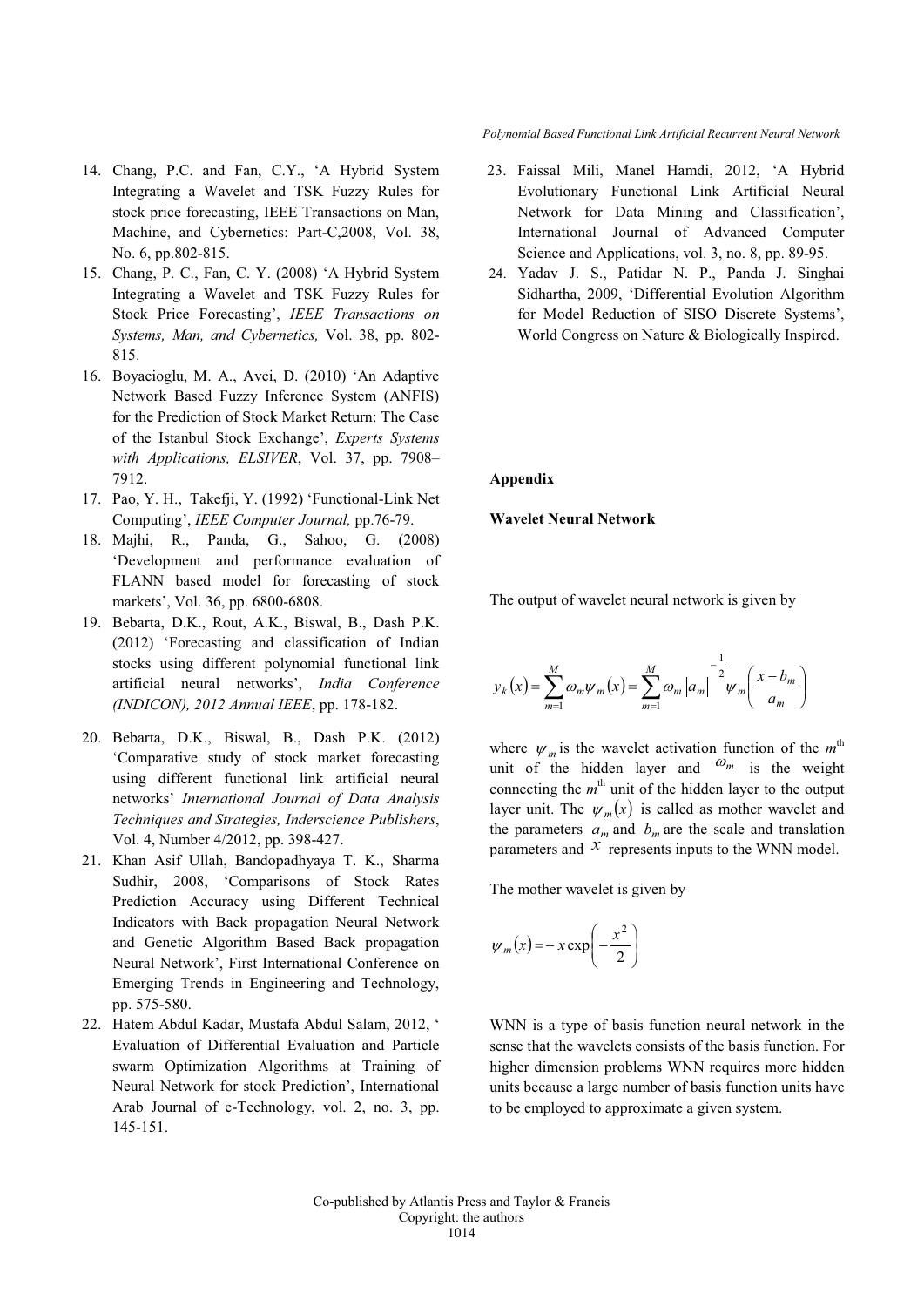| Method                                    | Duration<br>$(30 \text{ Days})$ | Range of<br>network<br>weights | Performance Measurements |         |               |                     |                                                  |                        |
|-------------------------------------------|---------------------------------|--------------------------------|--------------------------|---------|---------------|---------------------|--------------------------------------------------|------------------------|
|                                           |                                 |                                | <b>MAPE</b>              |         | <b>AMAPE</b>  |                     | variance ( $\sigma_{\scriptscriptstyle Err}^2$ ) |                        |
|                                           |                                 |                                | Without<br>DE            | With DE | Without<br>DE | With DE             | Without<br>DE                                    | With DE                |
| Laguerre<br>Polynomial<br>Function        | 12/04/2012<br>to<br>24/05/2012  | $-1.0$ to $+1.0$               | 2.125                    | 2.040   | 2.125         | 2.033               | $39.06\times10^{-5}$                             | $33.26 \times 10^{-5}$ |
|                                           |                                 | $-2.0$ to $+2.0$               | 1.983                    | 1.861   | 1.980         | 1.811               | $28.00\times10^{-5}$                             | $21.71\times10^{-5}$   |
|                                           |                                 | $-3.0$ to $+3.0$               | 1.814                    | 1.731   | 1.812         | 1.722               | $26.29\times10^{-5}$                             | $12.42\times10^{-5}$   |
| Chebyshev<br>Polynomial<br>Function       | 12/04/2012<br>to<br>24/05/2012  | $-1.0$ to $+1.0$               | 1.602                    | 1.564   | 1.595         | 1.511               | $12.65\times10^{-5}$                             | $11.31\times10^{-5}$   |
|                                           |                                 | $-2.0$ to $+2.0$               | 1.479                    | 1.218   | 1.478         | 1.341               | $10.36\times10^{-5}$                             | $9.09\times10^{-5}$    |
|                                           |                                 | $-3.0$ to $+3.0$               | 1.434                    | 1.391   | 1.433         | 1.327               | $8.00\times10^{-5}$                              | $7.98 \times 10^{-5}$  |
| Power<br>Series<br>Polynomial<br>Function | 12/04/2012<br>to<br>24/05/2012  | $-1.0$ to $+1.0$               | 1.576                    | 1.555   | 1.575         | 1.553               | $19.27\times10^{-5}$                             | $14.95\times10^{-5}$   |
|                                           |                                 | $-2.0$ to $+2.0$               | 1.508                    | 1.483   | 1.506         | $8.61\times10^{-7}$ | $11.78\times10^{-5}$                             | $8.61\times10^{-5}$    |
|                                           |                                 | $-3.0$ to $+3.0$               | 1.417                    | 1.443   | 1.416         | 1.444               | $8.95 \times 10^{-5}$                            | $7.94 \times 10^{-5}$  |
| Legendre<br>Polynomial<br>Function        | 12/04/2012<br>to<br>24/05/2012  | $-1.0$ to $+1.0$               | 1.542                    | 1.453   | 1.539         | 1.455               | $15.85\times10^{-5}$                             | $15.01\times10^{-5}$   |
|                                           |                                 | $-2.0$ to $+2.0$               | 1.441                    | 1.430   | 1.435         | 1.417               | $17.24\times10^{-5}$                             | $14.63\times10^{-5}$   |
|                                           |                                 | $-3.0$ to $+3.0$               | 1.415                    | 1.382   | 1.411         | 1.386               | $8.36 \times 10^{-5}$                            | $6.29\times10^{-5}$    |

Table 1: Performance indices of PFLARNN using different polynomial basis functions